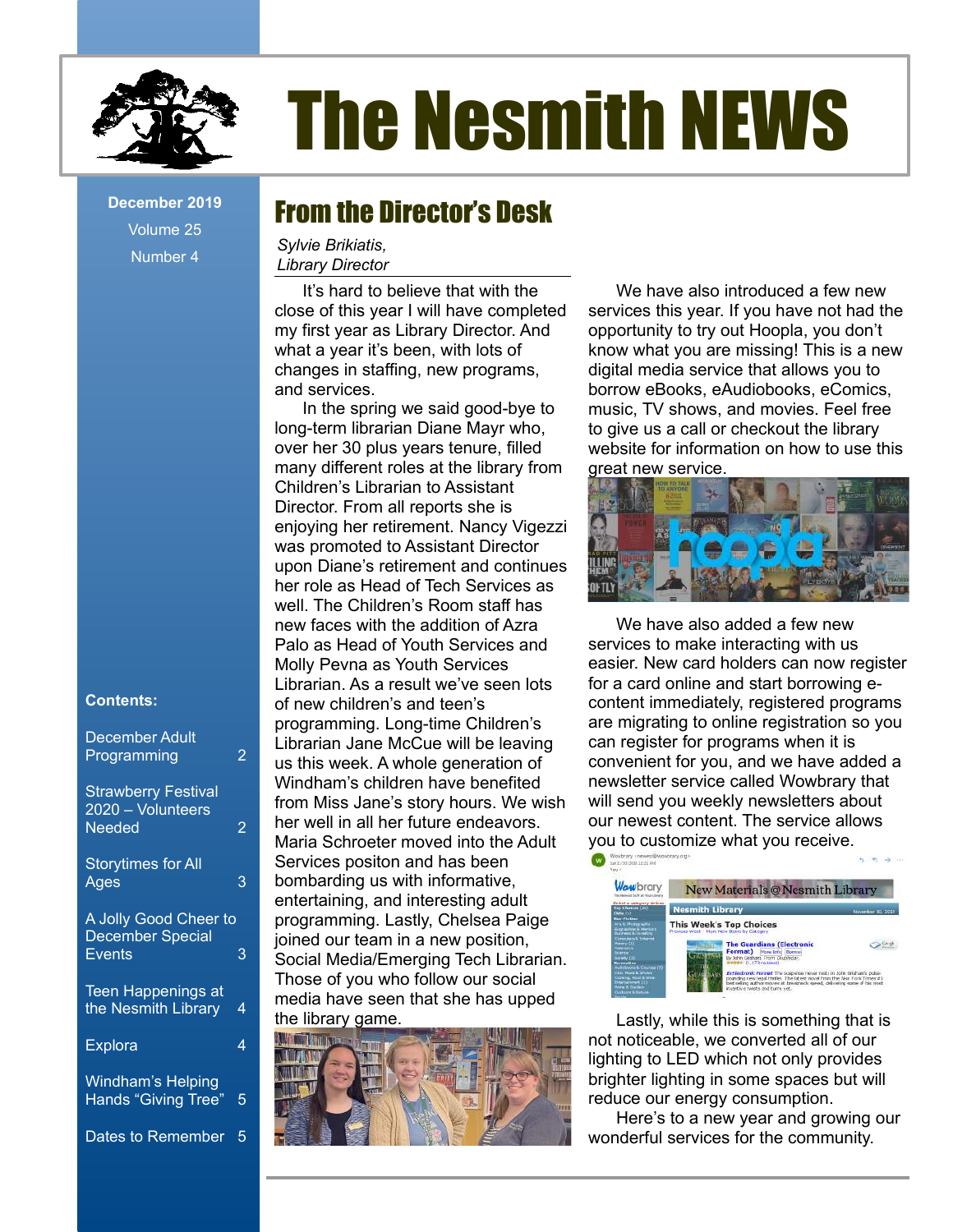## December Adult Programming

#### *Maria Schroeter,*

*Adult Programming Librarian*

Happy Holidays! With such a short time span between Thanksgiving and the holidays this year, Christmas, Hanukkah, and Kwanza will be here before we know it. Time to deck the halls, address your cards, and wrap the presents!

On Wednesday, December 4 at 6:00 p.m., we'll help you



decorate with a beautiful wreath craft that will remind you of a winter wonderland! We'll be using an assortment of orna-

ments, ribbon, and one unexpected item to construct a fanciful and distinctive wreath. All supplies will be provided, but space is limited, so register early! This program is for ages 16 and up, and registration is required.

Have you always wanted to learn how to knit? Join us for our ongoing workshop. We'll meet the first Tuesday of every month (December 3, January 7…) at 6:00 p.m. Bring your own needles and yarn, as supplies are not provided. This workshop is for ages 16 and up, and registration is required.



The Hampstead Stage Company will be here Wednesday, December 18 at 6:00 p.m. to perform Charles Dickens's *A Christmas Carol*. It is the delightful tale of the miser, Ebenezer Scrooge, and his clerk, Bob Cratchit. Through visits from the

spirits of the season, Scrooge learns the true meaning of Christmas. All ages are welcome. Seating is limited, and refreshments will be provided. Registration is not required.



We've had a great year of programs and crafts, and I look forward to bringing you more fun and exciting events in the new year. Have a safe and happy holiday season!

## Strawberry Festival 2020 – Volunteers Needed

## *Sandy Sun,*

*FLOW Publicity*

Planning has begun, and we need you! Attendance at monthly meetings is welcome, but not required.

- Sand Art
- **Face Painting**
- Balloon Art
- Bounce Houses
- Food
- **Music**
- Much, much, much more!

The Strawberry Festival is not only one of the largest community events in Windham each year, but it is also the Friends of the Library of Windham's primary fundraising event. Funds raised go towards library improvements and

technology, museum passes, scholarships, children's programming, and much more. To volunteer or get additional

information, please email [flow@flowwindham.org.](mailto:flow@flowwindham.org)

Thank you so much for your continued support!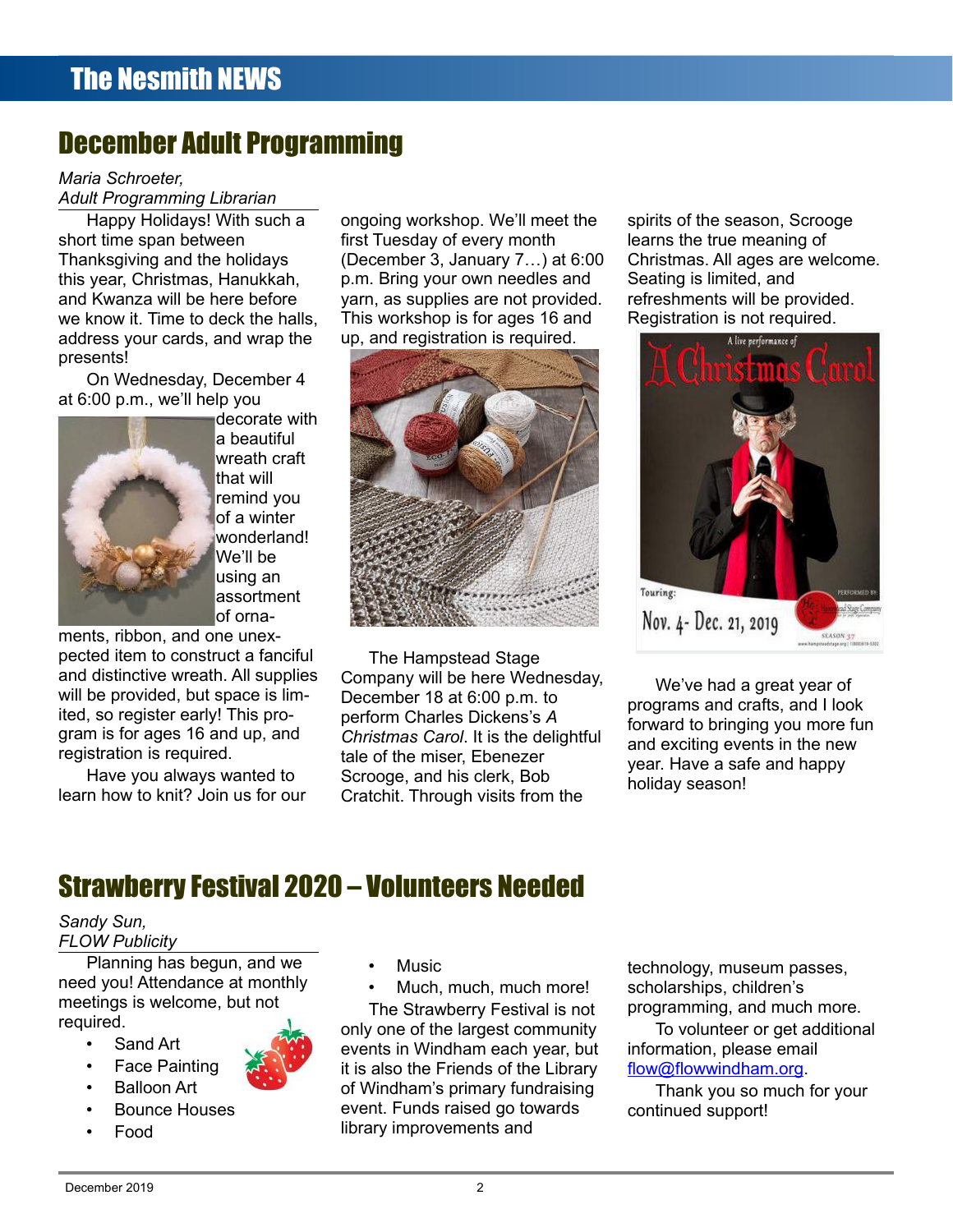## Storytimes for All Ages

#### *Azra Palo,*

#### *Head of Youth Services*

No registration is required for any these storytimes and caregivers must be in the room with their child. There will be no regular storytime Monday, December 23 or Friday, December 27. Questions about storytime? Call us at 432-7154.

#### **Toddler Time, Mondays 9:30 and 10:30 a.m., Fridays 9:30 a.m.**

Join us for toddler time with Miss Chris! We will read stories, sing, and dance. This program is for toddlers ages 18 months to

three years accompanied by an adult caregiver. Toddler time lasts approximately 20-25 minutes with time following the session for play and parent/child social interaction.

#### **Busy Bees Storytime, Wednesdays 10:30 a.m.**

Busy Bees are welcome to join Azra every Wednesday for baby storytime! Baby storytime is a great way to meet other caregivers and interact in a fun relaxed space as we shimmy, shake, rhyme, read, and more! Caregivers and little ones are given time at the end of

storytime to socialize and play. All crawlers and movers (0-18 months) and siblings are welcome to join the storytime.

#### **Family Storytime, Fridays 10:30 a.m.**

Families of sizes and ages are invited to family storytime with Azra every Friday at 10:30 a.m. This storytime is all about getting up, moving, and music! There will be a story and a craft to go along with it.



## A Jolly Good Cheer to December Special Events

#### *Azra Palo*

**Eric the Elf's Lego Party** Eric the Elf will make his way from the North Pole to share his latest Lego creation at Nesmith Library, Saturday, December 14, 1:00-3:00 p.m. All are welcome to enjoy a delicious hot cocoa bar and treats! Children of all ages can drop in to build with Legos and enjoy crafts in the children's area. Registration is not necessary and supplies are limited.

#### **Soothing Santa**

Children of all ages are invited to the Soothing Santa event at the Nesmith Library on Sunday, December 15 from 11:00 a.m. to 1:00 p.m. This calm and sensoryfriendly event allows children with all spectrums of special needs to experience spending time with Santa in a comforting environment, before the library opens. Register now by calling the library (432-7154) to sign up for a 15-minute time slot. This

program is open to all: you do not need to be a Windham resident to register.

#### **German Holiday Storytime**

Join local Katie Stapleton for a special German Holiday Storytime at the Nesmith Library on Tuesday, December 17 starting at 4:00 p.m. We will sample holiday treats, listen to stories and songs, do crafts, and more! Storytime guests are welcome to wear their holiday best. All are welcome and no registration is required.

#### **Hampstead Stage Company Presents** *A Christmas Carol* **Wednesday, Dec. 18 6:00 p.m.**

Charles Dickens's *A Christmas Carol* is a story that is both timeless and universal. It is the delightful tale of the miser, Ebenezer Scrooge, and his clerk, Bob Cratchit. Through visits from the spirits of the season, Scrooge learns the true meaning of Christmas. In this charming tale, we hope to educate students about the class system of Victorian England

and encourage them to help others who are less fortunate. All ages welcome. Seating limited. Refreshments provided.

#### **Special Storytime: Countdown to Noon, Dec. 27 11:00 a.m. – 12:00 p.m.**

Join us for a SPECIAL Family Storytime at the Nesmith Library! On Friday, December 27, starting at 11:00 a.m., this New Year's themed storytime will feature stories, crafts, snacks, and a ball drop! All ages are welcome and registration is not necessary.



Do you have questions about any of these special events? Email our Head of Youth Services Azra Palo at [apalo@nesmithlibrary.org](mailto:apalo@nesmithlibrary.org).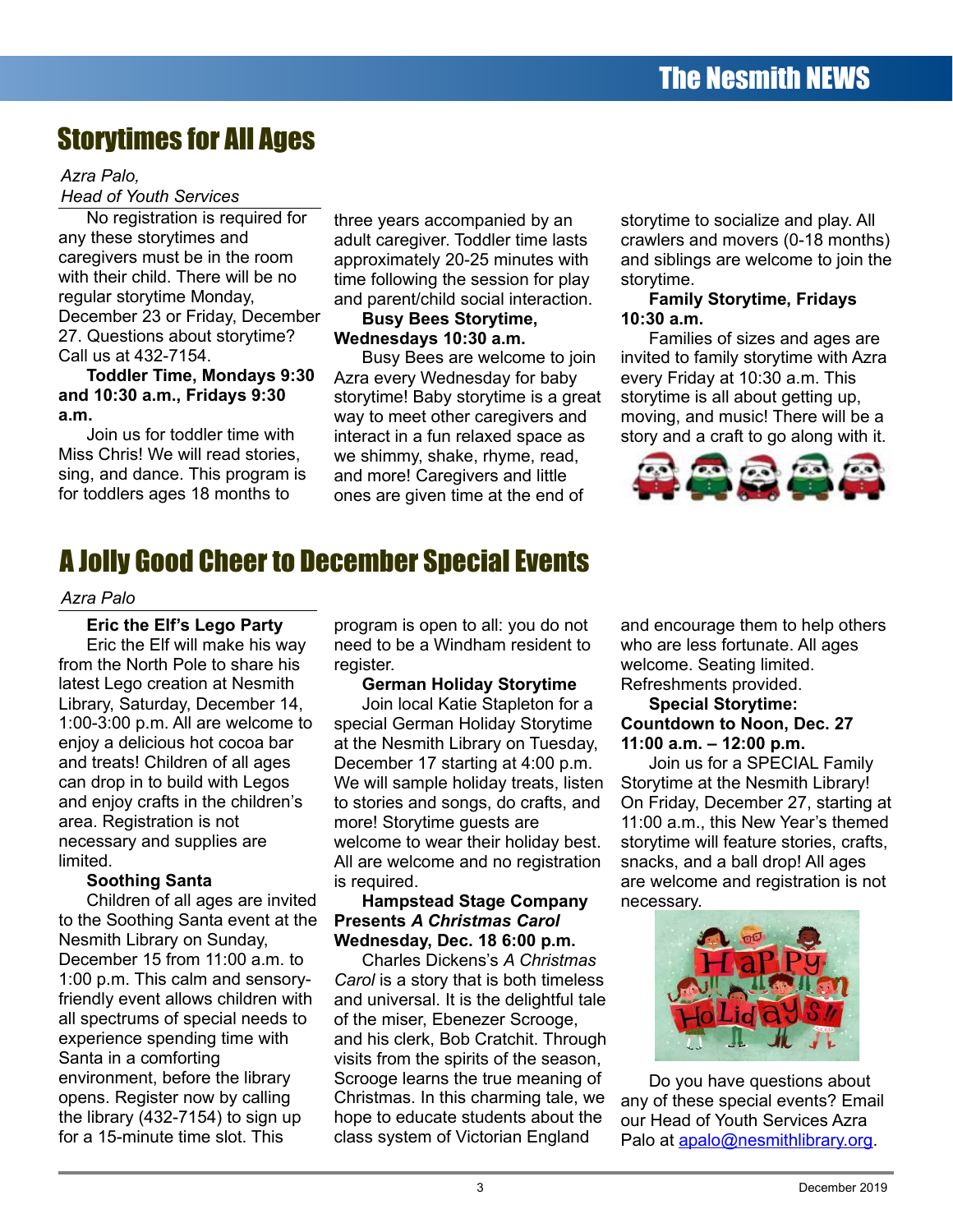## Teen Happenings at the Nesmith Library

#### *Azra Palo*

#### **Teen Advisory Group Tuesday, December 3 6:30 p.m.**

The Teen Advisory Group (TAG) is a group of teen volunteers who help make the Nesmith Library a welcoming space for their peers. TAG meetings and projects count as community service hours and there will be snacks at each meeting. We will meet the first Tuesday of each month. Questions or want to get involved? Please see Molly in the teen area or email her at [mpenva@nesmithlibrary.org.](mailto:mpenva@nesmithlibrary.org)

#### **Fandom Friday Friday, December 27**

```
3:30 p.m.
```
We all have a fandom, so why not find others who like the same thing as you! Each month we'll be

# **Explora**

*Chelsea Paige, Social Media/Emerging Technology Librarian*

The Nesmith Library website is our home for all kinds of digital content, including program descriptions and registration information, links to our digital reading services, and a host of databases covering our patrons' reference needs. From test prep, to school research, to language learning and what to read next, we've got you covered!

On our **Databases page**, you can scroll through all of our available options, or narrow the list by various topics. This month, we're highlighting Explora, a search interface to make research more reliable and streamlined for

celebrating a different fandom from anime to Harry Potter. No registration is required. This is for grades 6-12.

**Read-a-Thon Monday, December 30 12:00 – 4:00 p.m.**



Looking for something fun to do over the school vacation? Come join us for fun, food, drinks, and good reading. The Nesmith Library is sponsoring a teen Read-a-Thon to benefit the Shepherd's Pantry on Monday, December 30. Teens ages 12-19 can drop in any time between noon and 4:00 p.m. for a bite to

eat and spend some time reading to raise money for charity. Read books, magazines, eBooks, comics—anything you want, just read! Stay for a half hour or the entire four hours. It's up to you. Community service hours have been approved for WHS students, so bring your forms with you. All participants are asked to please bring a donation of nonperishable food items and/or cash donations for the Shepherd's Pantry. Sponsorships and donations are still being accepted from community members or businesses. If you would like to donate, please contact Teen Services Librarian Molly at 432- 7154 or mpeyna@nesmithlibrary[.](mailto:mpevna@nesmithlibrary.org) [org](mailto:mpevna@nesmithlibrary.org).

patrons of any age. **Explora for Kids** (elementary), **Explora for Middle**



**and High School Students**, and **Explora for Libraries** (adults/all ages) can help! Search Explora the same way you would search Google, but rest assured that you are getting the curated primary sources, journal articles, and

scholarly research which provides a good foundation for student projects, and informed decisions about relevant topics for those of us not in school anymore. Not everything you find on Google is a reliable resource, but EBSCO and public libraries are making reliable resources easier to access than ever with search interfaces like Explora.



Explora™ for **Public Libraries**